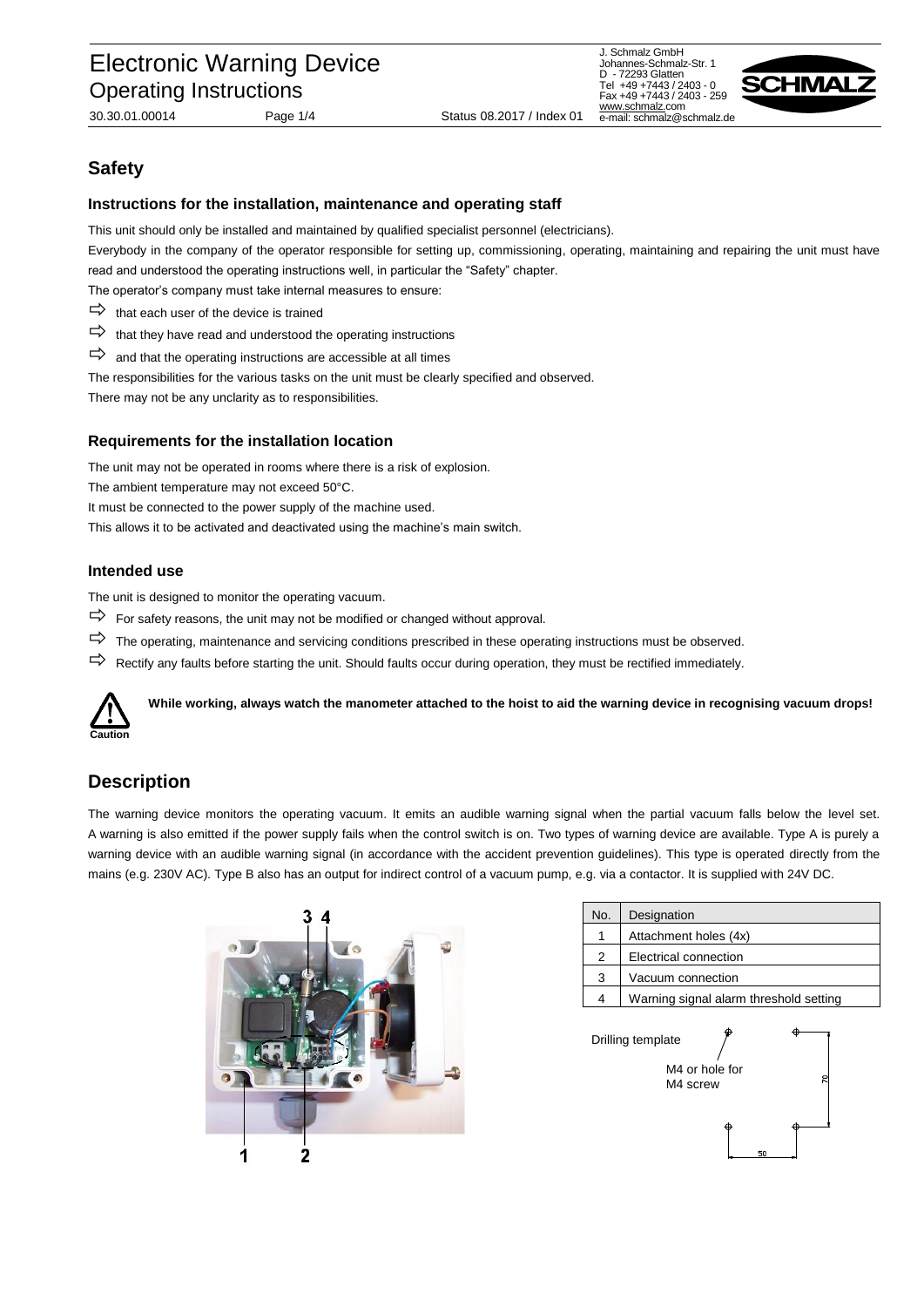J. Schmalz GmbH Johannes-Schmalz-Str. 1 D - 72293 Glatten Tel +49 +7443 / 2403 - 0 Fax +49 +7443 / 2403 - 259 [www.schmalz.c](http://www.schmalz./)om e-mail: schmalz@schmalz.de



### **Installation**

#### **General information**

Work on electrical equipment may only be carried out by qualified electricians in accordance with the applicable regulations. The signal exit opening of the alarm signalling device may not be covered by workpieces or parts of the machine.

#### **Mechanical installation**

Attach the housing of the warning device to the corresponding device using the screw holes provided (see drilling template).

#### **Electrical connection**



| Clamp<br>no. | Core<br>no. <sup>1</sup> | Designation                        |  | Clamp no. | Core<br>no. <sup>1</sup> | Designation              |
|--------------|--------------------------|------------------------------------|--|-----------|--------------------------|--------------------------|
|              |                          | 230V AC power supply (200-280V AC) |  |           |                          | 24V DC control switching |
|              |                          |                                    |  |           |                          | 24V DC power supply      |
|              |                          | Control switch query               |  |           |                          | GND power supply         |
|              | 4                        |                                    |  |           |                          |                          |
| 5            |                          | Minus pole alarm emitter           |  |           | 4                        | Control switch query     |
|              |                          | Plus pole alarm emitter            |  | 6         |                          | Minus pole alarm emitter |

 $1)$  Numbering of individual cores of factory connection line

**The following must be observed for type A (230V AC):**



**The cable conductors for the power supply must be grouped using cable ties close to the connection terminals! The cable conductors for the control voltages must be grouped using cable ties close to the connection terminals!**

That prevents the different voltage potentials (operating and control voltage) being combined!

**The following must be observed for type B (DC 24 V):**



**Ensure that the polarity of the power supply is correct when connecting. The connections do not have reverse polarity protection.**





| Clamp no. | Core<br>no. <sup>1</sup> | Designation                     |  |
|-----------|--------------------------|---------------------------------|--|
|           |                          | 24V DC control switching output |  |
| 2         |                          | 24V DC power supply             |  |
| 3         | 2                        | GND power supply                |  |
| 4         | 3                        |                                 |  |
| 5         | 4                        | Control switch query            |  |
| 6         |                          | Minus pole alarm emitter        |  |
|           |                          | Plus pole alarm emitter         |  |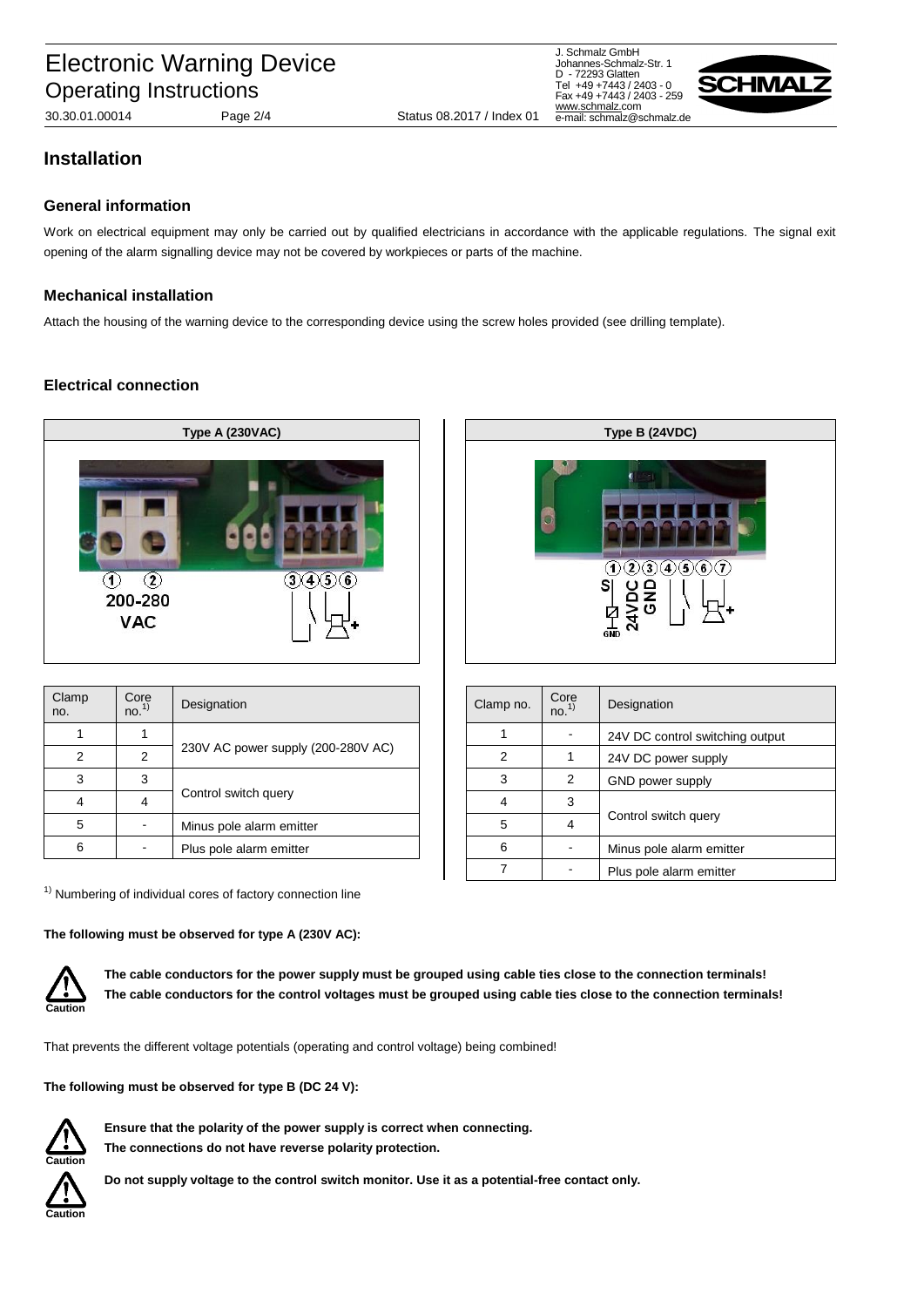J. Schmalz GmbH Johannes-Schmalz-Str. 1 D - 72293 Glatten Tel +49 +7443 / 2403 - 0 Fax +49 +7443 / 2403 - 259 [www.schmalz.c](http://www.schmalz./)om e-mail: schmalz@schmalz.de



**Control switch query**

This connection allows the supply voltage of the alarm emitter to be interrupted. This prevents accidental beeping when the lifting device is switched off or when there is no workpiece. One floating make contact of the control / motor protection switch or a workpiece query device is connected.

If this option is not used, the connections must be joined with a wire bridge.



**Grid-side power failures are only monitored if the control / motor protection switch is activated!**

**Do not supply voltage to the control switch monitor. Use it as a potential-free contact only.**

#### **Connecting an alarm emitter**

Only alarm emitters provided by Schmalz may be connected! Ensure that the polarity of the alarm emitter is correct when connecting!

#### **Using a controller (Type B)**

The 24V DC Type B has an additional switching output, "S" for vacuum control. A 24V DC contactor can be run via the output to control a vacuum pump. The pump switches off at a fixed switch off point of approx. -750 mbar and on again at approx. -650 mbar. This operating mode means that the pump only runs when necessary.

If a control unit is used, the alarm threshold should be below the control range.

This connection is not fed out as standard.

#### **Setting the alarm threshold**



| No. | Designation                          |
|-----|--------------------------------------|
| 6   | "FIX / VAR" rotary switch            |
|     | Adjustable potentiometer "MIN / MAX" |

The FIX / VAR rotary switch allows you to switch between a fixed vacuum value of approx. -600 mbar and a variably adjustable switching value. The MIN / MAX adjustable potentiometer allows the alarm threshold to be set to any value. The alarm emitter of the warning device sends an alarm signal when the value falls below the alarm threshold set.

The fixed value set is the best threshold value for most applications.

#### **Caution For safety reasons, the preset alarm threshold may not be changed for lifting devices (e.g. VacuMaster)!**

### **Checking the function of the warning device**

Check the function at least once every three months!

#### **Testing vacuum drop**

- Switch on the power supply.
- Generate operating vacuum.
- Allow vacuum to fall below the alarm threshold (e.g. create leak). The warning device sends an audible warning signal when the value falls below the switching point.